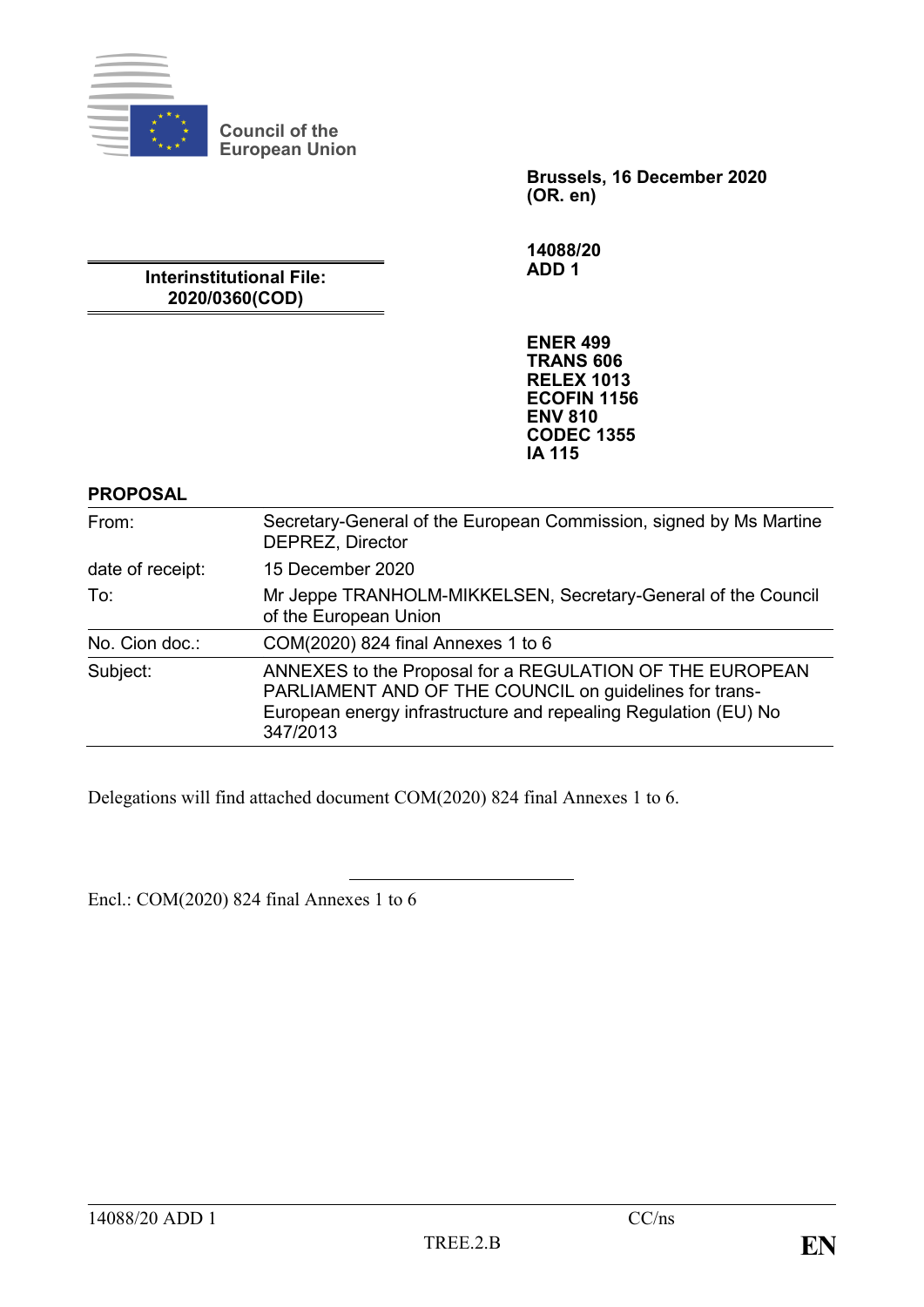

EUROPEAN **COMMISSION** 

> Brussels, 15.12.2020 COM(2020) 824 final

ANNEXES 1 to 6

# **ANNEXES**

**to the**

**Proposal for a REGULATION OF THE EUROPEAN PARLIAMENT AND OF THE COUNCIL**

**on guidelines for trans-European energy infrastructure and repealing Regulation (EU) No 347/2013**

{SEC(2020) 431 final} - {SWD(2020) 346 final} - {SWD(2020) 347 final}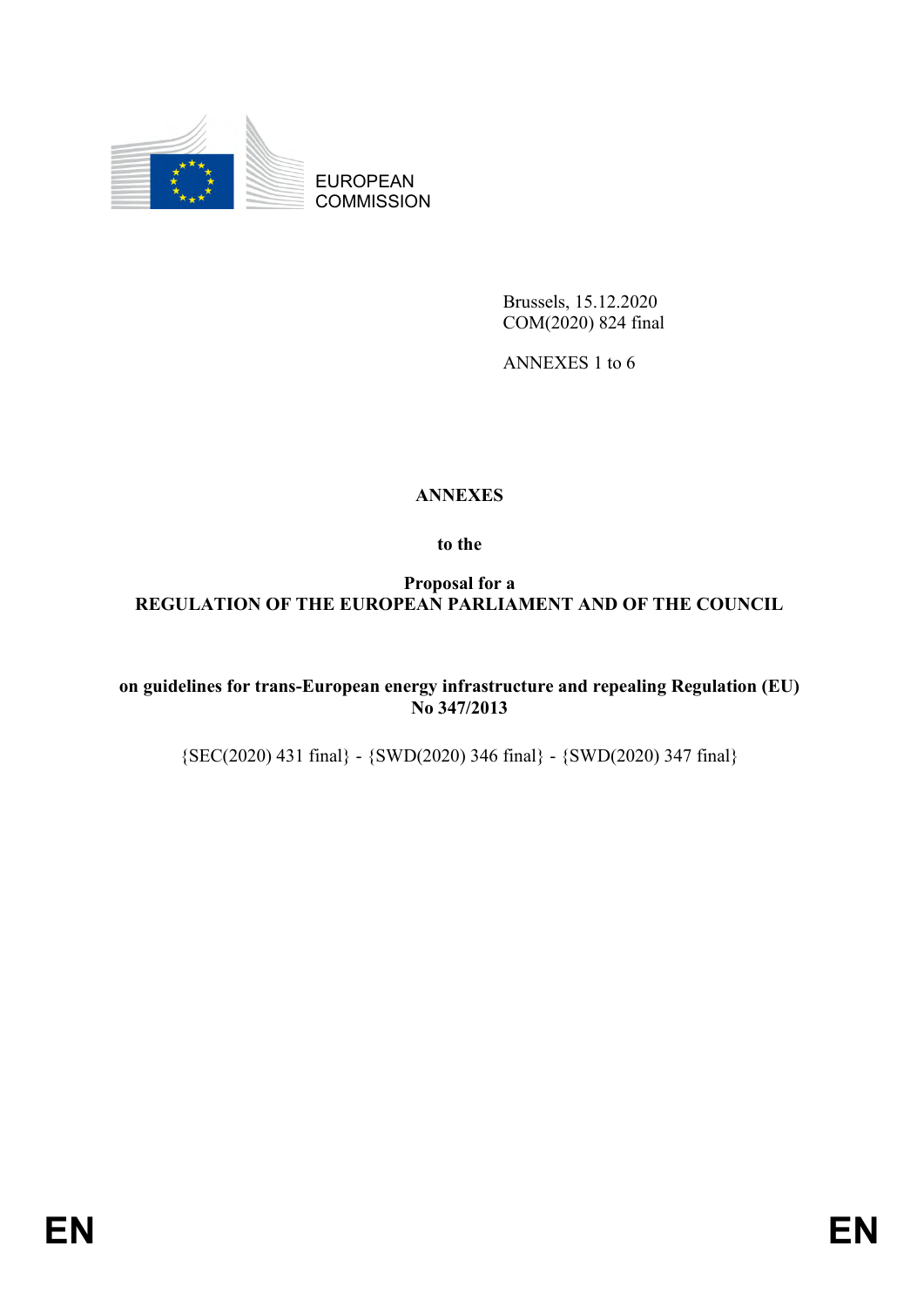# **ANNEX I**

# *ENERGY INFRASTRUCTURE PRIORITY CORRIDORS AND AREAS*

# **1. PRIORITY ELECTRICITY CORRIDORS**

(1) North-South electricity interconnections in Western Europe ('NSI West Electricity'): interconnections between Member States of the region and with the Mediterranean area including the Iberian peninsula, notably to integrate electricity from renewable energy sources and reinforce internal grid infrastructures to foster market integration in the region.

Member States concerned: Austria, Belgium, France, Germany, Ireland, Italy, Luxembourg, Netherlands, Malta, Portugal and Spain;

(2) North-South electricity interconnections in Central Eastern and South Eastern Europe ('NSI East Electricity'): interconnections and internal lines in North-South and East-West directions to complete the internal market and integrate generation from renewable energy sources.

Member States concerned: Austria, Bulgaria, Croatia, Czech Republic, Cyprus, Germany, Greece, Hungary, Italy, Poland, Romania, Slovakia and Slovenia;

(3) Baltic Energy Market Interconnection Plan in electricity ('BEMIP Electricity'): interconnections between Member States and internal lines in the Baltic region, to foster market integration while integrating growing shares of renewable energy in the region.

Member States concerned: Denmark, Estonia, Finland, Germany, Latvia, Lithuania, Poland and Sweden.

## **2. PRIORITY OFFSHORE GRID CORRIDORS**

(4) Northern Seas offshore grid ('NSOG'): integrated offshore electricity grid development and the related interconnectors in the North Sea, the Irish Sea, the English Channel and neighbouring waters to transport electricity from renewable offshore energy sources to centres of consumption and storage and to increase cross-border electricity exchange.

Member States concerned: Belgium, Denmark, France, Germany, Ireland, Luxemburg, the Netherlands and Sweden;

(5) Baltic Energy Market Interconnection Plan offshore grid ('BEMIP offshore'): integrated offshore electricity grid development and the related interconnectors in the Baltic Sea and neighbouring waters to transport electricity from renewable offshore energy sources to centres of consumption and storage and to increase cross-border electricity exchange.

Member States concerned: Denmark, Estonia, Finland, Germany, Latvia, Lithuania, Poland and Sweden;

(6) South and East offshore grid: integrated offshore electricity grid development and the related interconnectors in the Mediterranean Sea, Black Sea and neighbouring waters to transport electricity from renewable offshore energy sources to centres of consumption and storage and to increase cross-border electricity exchange.

Member States concerned: Bulgaria, Cyprus, Croatia, France, Greece, Italy, Malta, Romania, Slovenia, and Spain;

(7) South Western Europe offshore grid: integrated offshore electricity grid development and the related interconnectors in the North Atlantic Ocean waters to transport electricity from renewable offshore energy sources to centres of consumption and storage and to increase cross-border electricity exchange.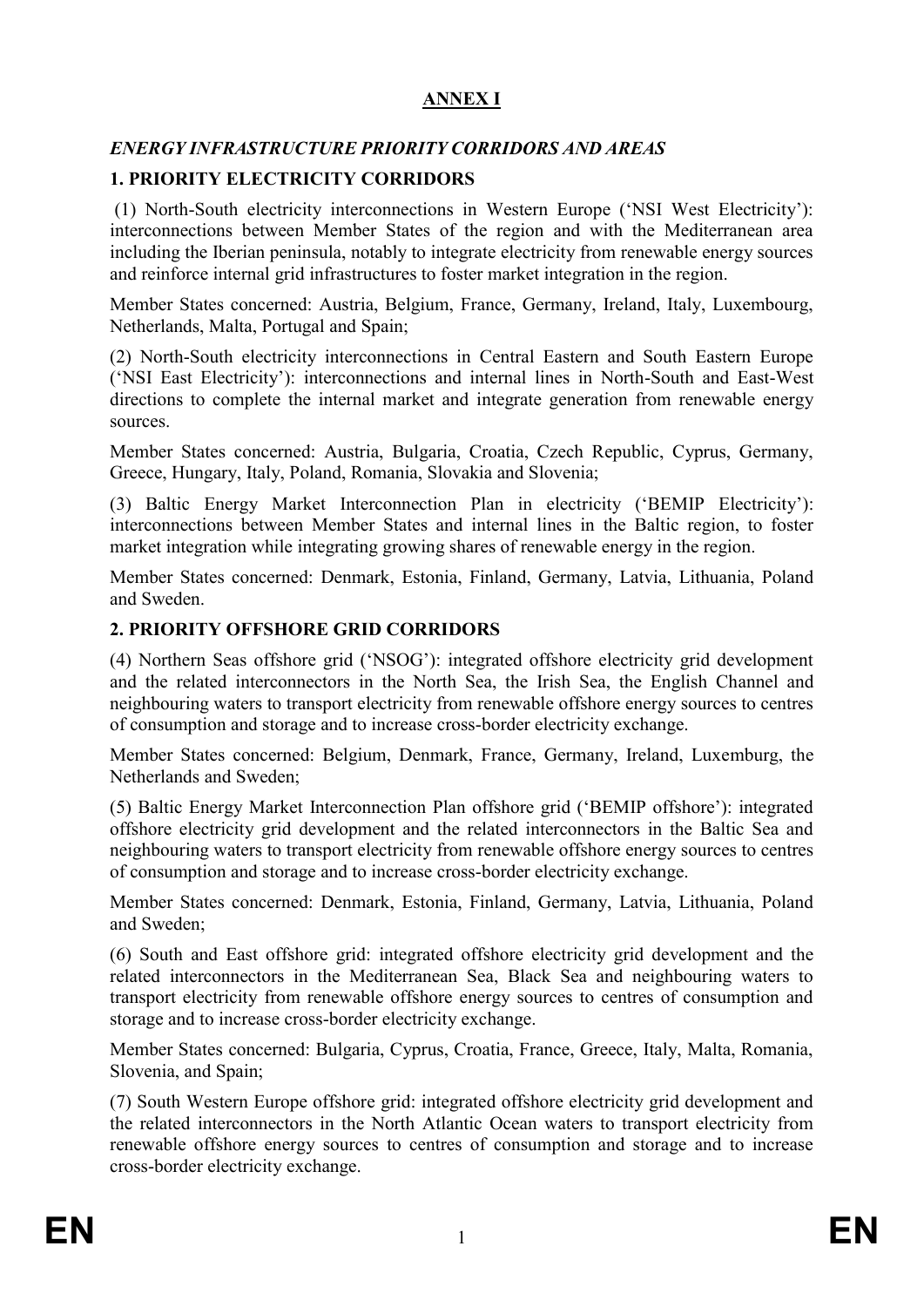Member States concerned: France, Ireland, Portugal and Spain.

## **3. PRIORITY CORRIDORS FOR HYDROGEN AND ELECTROLYSERS**

(8) Hydrogen interconnections in Western Europe ('HI West'): hydrogen infrastructure enabling the emergence of an integrated hydrogen backbone connecting the countries of the region and addressing their specific infrastructure needs for hydrogen supporting the emergence of an EU-wide network for hydrogen transport.

Electrolysers: supporting the deployment of power-to-gas applications aiming to enable greenhouse gas reductions and contributing to secure, efficient and reliable system operation and smart energy system integration. Member States concerned: Austria, Belgium, Denmark, France, Germany, Ireland, Italy, Luxembourg, Malta, the Netherlands, Portugal, and Spain;

(9) Hydrogen interconnections in Central Eastern and South Eastern Europe ('HI East'): hydrogen infrastructure enabling the emergence of an integrated hydrogen backbone connecting the countries of the region and addressing their specific infrastructure needs for hydrogen supporting the emergence of an EU-wide network for hydrogen transport.

Electrolysers: supporting the deployment of power-to-gas applications aiming to enable greenhouse gas reductions and contributing to secure, efficient and reliable system operation and smart energy system integration. Member States concerned: Austria, Bulgaria, Croatia, Cyprus, Czech Republic, Germany, Greece, Hungary, Italy, Poland, Romania, Slovakia and Slovenia;

(10) Baltic Energy Market Interconnection Plan in hydrogen ('BEMIP Hydrogen'): hydrogen infrastructure enabling the emergence of an integrated hydrogen backbone connecting the countries of the region and addressing their specific infrastructure needs for hydrogen supporting the emergence of an EU-wide network for hydrogen transport.

Electrolysers: supporting the deployment of power-to-gas applications aiming to enable greenhouse gas reductions and contributing to secure, efficient and reliable system operation and smart energy system integration. Member States concerned: Denmark, Estonia, Finland, Germany, Latvia, Lithuania, Poland and Sweden.

#### **4. PRIORITY THEMATIC AREAS**

(11) Smart electricity grids deployment: adoption of smart grid technologies across the Union to efficiently integrate the behaviour and actions of all users connected to the electricity network, in particular the generation of large amounts of electricity from renewable or distributed energy sources and demand response by consumers.

Member States concerned: all;

(12) Cross-border carbon dioxide network: development of carbon dioxide transport infrastructure between Member States and with neighbouring third countries in view of the deployment of carbon dioxide capture and storage.

Member States concerned: all;

(13) Smart gas grids: Adoption of smart gas grid technologies across the Union to efficiently integrate a plurality of renewable and low-carbon gas sources into the gas network, support the uptake of innovative solutions for network management and facilitating smart energy sector integration and demand response.

Member States concerned: all.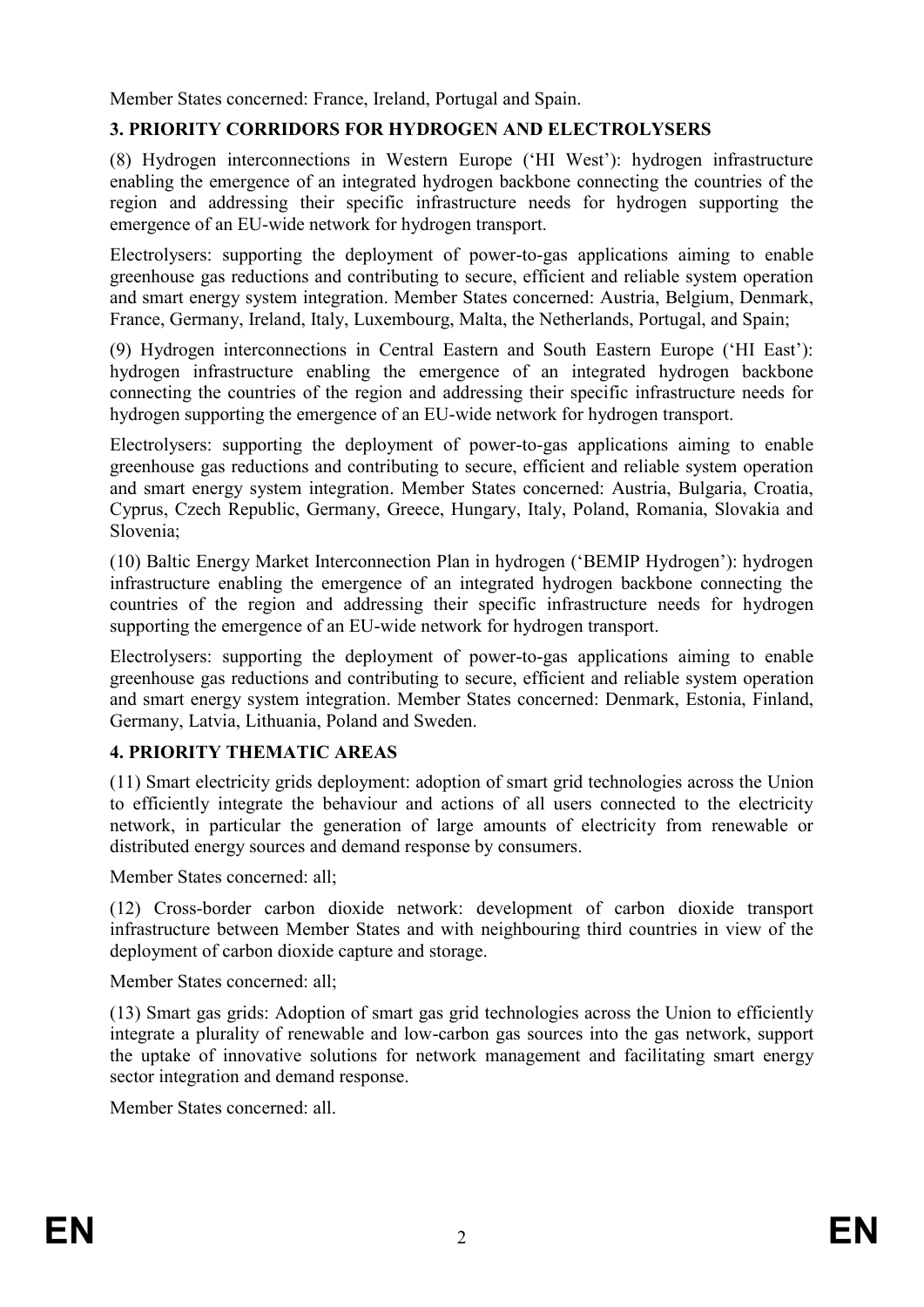#### **ANNEX II**

#### *ENERGY INFRASTRUCTURE CATEGORIES*

The energy infrastructure categories to be developed in order to implement the energy infrastructure priorities listed in Annex I are the following:

(1) concerning electricity:

(a) high-voltage overhead transmission lines, if they have been designed for a voltage of 220 kV or more, and underground and submarine transmission cables, if they have been designed for a voltage of 150 kV or more;

(b) electricity storage facilities used for storing electricity on a permanent or temporary basis in above-ground or underground infrastructure or geological sites, provided they are directly connected to high-voltage transmission lines designed for a voltage of 110 kV or more;

(c) any equipment or installation essential for the systems referred to in points (a) and (b) to operate safely, securely and efficiently, including protection, monitoring and control systems at all voltage levels and substations;

(d) systems and components integrating ICT, through operational digital platforms, control systems and sensor technologies both at transmission and medium voltage distribution level, aiming at a more efficient and intelligent electricity transmission and distribution network, increased capacity to integrate new forms of generation, storage and consumption and facilitating new business models and market structures;

(e) any equipment or installation falling under category referred to in point (a) having dual functionality: interconnection and transmission of offshore renewable electricity from the offshore generation sites to two or more countries, as well as any offshore adjacent equipment or installation essential to operate safely, securely and efficiently, including protection, monitoring and control systems, and necessary substations if they also ensure technology interoperability inter alia interface compatibility between different technologies, ('offshore grids for renewable energy').

(2) concerning smart gas grids:

(a) any of the following equipment or installation aiming at enabling and facilitating the integration of renewable and low-carbon gases (including biomethane or hydrogen) into the network: digital systems and components integrating ICT, control systems and sensor technologies to enable the interactive and intelligent monitoring, metering, quality control and management of gas production, transmission, distribution and consumption within a gas network. Furthermore, such projects may also include equipment to enable reverse flows from the distribution to the transmission level and related necessary upgrades to the existing network.

(3) concerning hydrogen:

(a) transmission pipelines for the transport of hydrogen, giving access to multiple network users on a transparent and non-discriminatory basis, which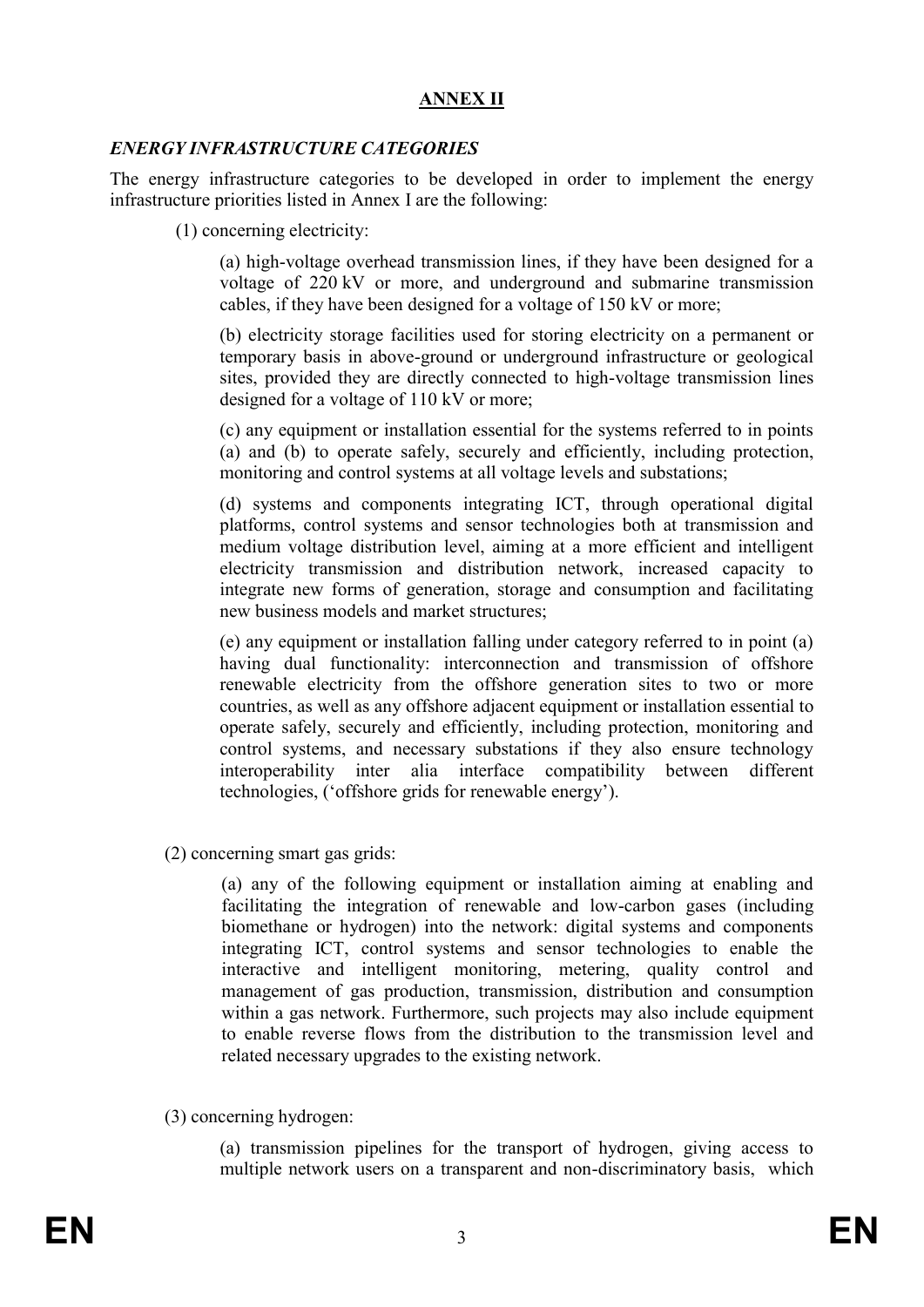mainly contains high-pressure hydrogen pipelines, excluding pipelines for the local distribution of hydrogen;

(b) underground storage facilities connected to the high-pressure hydrogen pipelines referred to in point (a);

(c) reception, storage and regasification or decompression facilities for liquefied hydrogen or hydrogen embedded in other chemical substances with the objective of injecting the hydrogen into the grid;

(d) any equipment or installation essential for the hydrogen system to operate safely, securely and efficiently or to enable bi-directional capacity, including compressor stations.

Any of the assets listed in points (a), (b), (c), and (d) may be newly constructed assets or assets converted from natural gas dedicated to hydrogen, or a combination of the two.

(4) concerning electrolyser facilities:

(a) electrolysers that: (i) have at least 100 MW capacity, (ii) the production complies with the life cycle greenhouse gas emissions savings requirement of 70 % relative to a fossil fuel comparator of  $94g$  CO<sub>2</sub>e/MJ as set out in Article 25(2) and Annex V of Directive (EU) 2018/2001 of the European Parliament and of the Council.<sup>1</sup> Life cycle greenhouse gas emissions savings are calculated using the methodology referred to in Article 28(5) of Directive (EU) 2018/2001 or, alternatively, using ISO 14067 or ISO 14064-1. Quantified lifecycle GHG emission savings are verified in line with Article 30 of Directive (EU) 2018/2001 where applicable, or by an independent third party, and (iii) have also a network-related function;

(b) related equipment.

(5) concerning carbon dioxide:

(a) dedicated pipelines, other than upstream pipeline network, used to transport carbon dioxide from more than one source, i.e. industrial installations (including power plants) that produce carbon dioxide gas from combustion or other chemical reactions involving fossil or non-fossil carbon-containing compounds, for the purpose of permanent geological storage of carbon dioxide pursuant to Directive 2009/31/EC of the European Parliament and of the Council<sup>2</sup>;

(b) facilities for liquefaction and buffer storage of carbon dioxide in view of its further transportation. This does not include infrastructure within a geological formation used for the permanent geological storage of carbon dioxide pursuant to Directive 2009/31/EC and associated surface and injection facilities;

 $\overline{1}$ <sup>1</sup> OJ L 328, 21.12.2018, p. 82.<br><sup>2</sup> OJ L 140, 5.6, 2000, p. 114.

<sup>2</sup> OJ L 140, 5.6.2009, p. 114.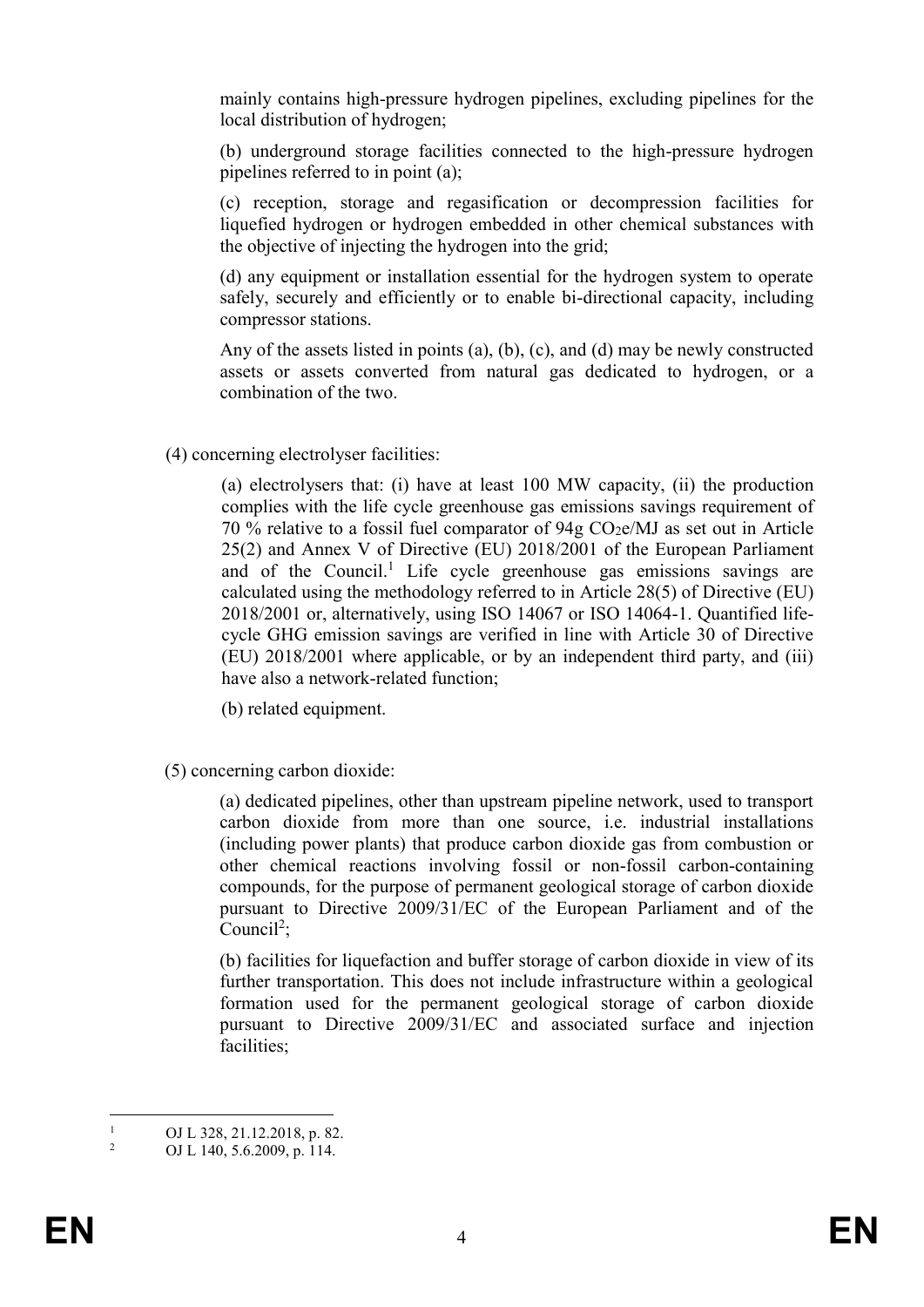(c) any equipment or installation essential for the system in question to operate properly, securely and efficiently, including protection, monitoring and control systems.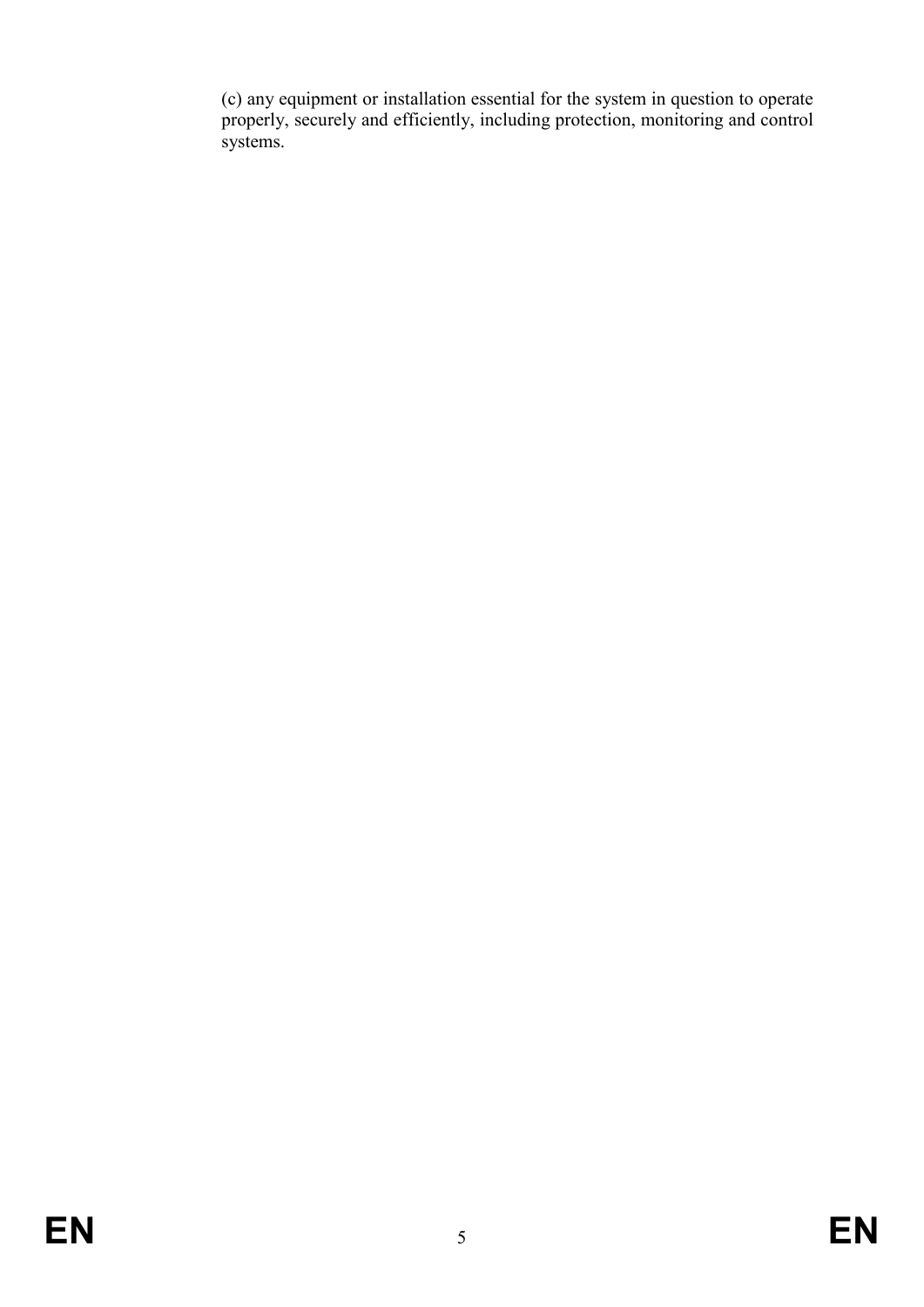# **ANNEX III**

# *REGIONAL LISTS OF PROJECTS OF COMMON INTEREST*

# **1. RULES FOR GROUPS**

(1) with regard to energy infrastructure falling under the competency of national regulatory authorities, each Group shall be composed of representatives of the Member States, national regulatory authorities, TSOs, as well as the Commission, the Agency and the ENTSO for Electricity or the ENTSO for Gas, as relevant.

For the other energy infrastructure categories, each Group shall be composed of the representatives of the Member States, project promoters concerned by each of the relevant priorities designated in Annex I and the Commission.

(2) depending on the number of candidate projects for the Union list, regional infrastructure gaps and market developments, the Groups and the decision-making bodies of the Groups may split, merge or meet in different configurations, as necessary, to discuss matters common to all Groups or pertaining solely to particular regions. Such matters may include issues relevant to cross-regional consistency or the number of proposed projects included on the draft regional lists at risk of becoming unmanageable.

(3) each Group shall organise its work in line with regional cooperation efforts pursuant Article 61 of Directive (EU) 2019/944, Article 7 of Directive 2009/73/EC, Article 34 of Regulation (EU) 2019/943, and Article 12 of Regulation (EC) No 715/2009 and other existing regional cooperation structures.

(4) each Group shall invite, as appropriate for the purpose of implementing the relevant priority designated in Annex I, promoters of a project potentially eligible for selection as a project of common interest as well as representatives of national administrations, of regulatory authorities, and TSOs from third countries. The decision to invite third countryrepresentatives shall be based on consensus.

(5) each Group shall invite, as appropriate, the organisations representing relevant stakeholders — and, where deemed appropriate, directly the stakeholders— including producers, distribution system operators, suppliers, consumers and organisations for environmental protection. The Group may organise hearings or consultations, where relevant for the accomplishments of its tasks.

(6) as regards the meetings of the Groups, the Commission shall publish, on a platform accessible to stakeholders, the internal rules, an updated list of member organisations, regularly updated information on the progress of work, meeting agendas, as well as meeting minutes, where available. The deliberations of the decision-making bodies of the Groups and the project ranking in accordance with Article 4(5) are confidential.

(7) the Commission, the Agency and the Groups shall strive for consistency between the different Groups. For that purpose, the Commission and the Agency shall ensure, when relevant, the exchange of information on all work representing an interregional interest between the Groups concerned.

(8) the participation of national regulatory authorities and the Agency in the Groups shall not jeopardise the fulfilment of their objectives and duties under this Regulation or under Articles 58, 59 and 60 of Directive (EU) 2019/944 and Articles 40 and 41 of Directive 2009/73/EC, or under Regulation (EU) 2019/942.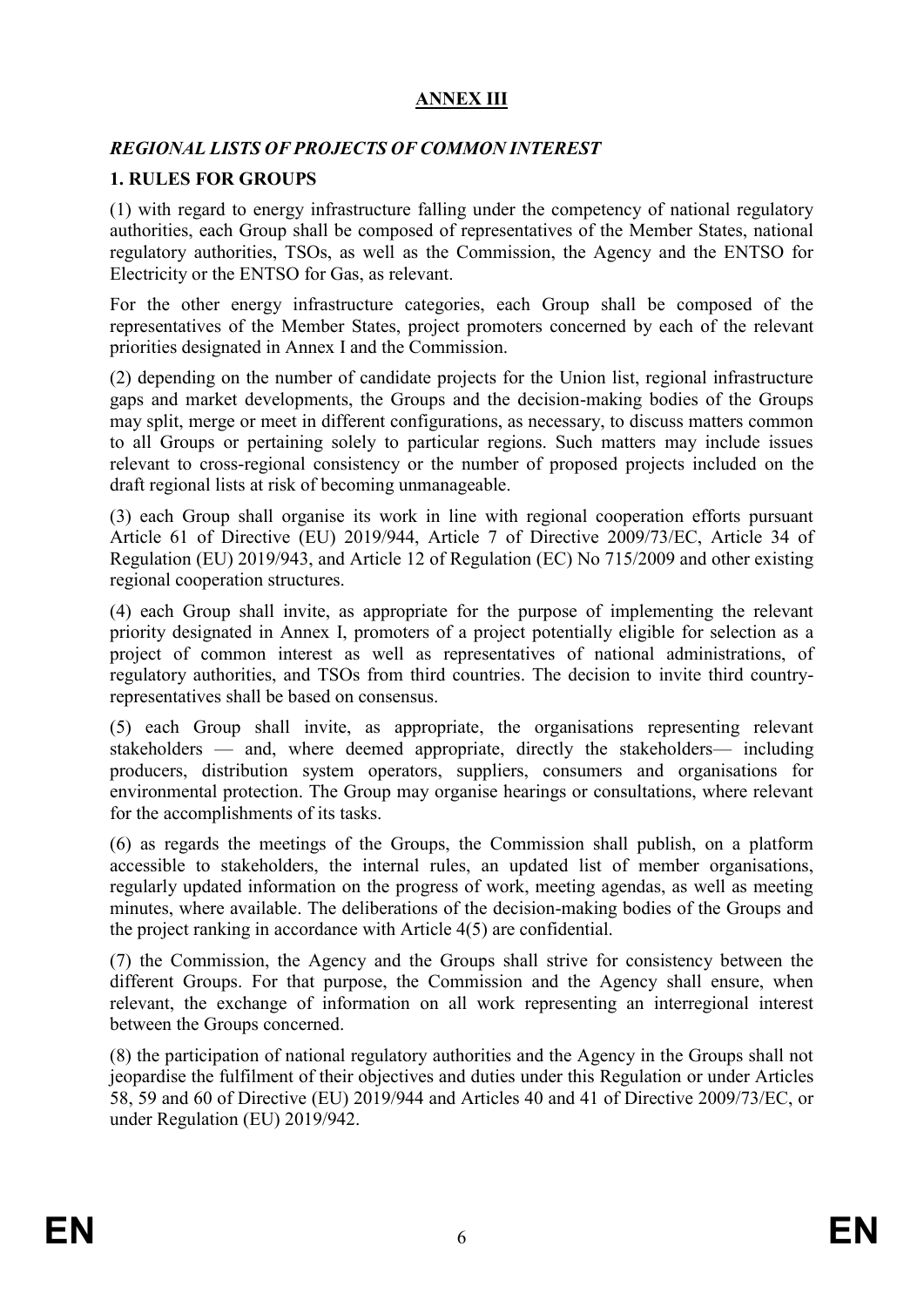# **2. PROCESS FOR ESTABLISHING REGIONAL LISTS**

(1) promoters of a project potentially eligible for selection as a project of common interest wanting to obtain the status of projects of common interest shall submit an application for selection as project of common interest to the Group that includes:

- (a) an assessment of their projects with regard to the contribution to implementing the priorities set out in Annex I;
- (b) an analysis of the fulfilment of the relevant criteria defined in Article 4;
- (c) for projects having reached a sufficient degree of maturity, a project-specific cost-benefit analysis based on the methodologies developed by the ENTSO for electricity or the ENTSO for gas pursuant to Article 11;
- (d) any other relevant information for the evaluation of the project.

(2) all recipients shall preserve the confidentiality of commercially sensitive information.

(3) the proposed electricity transmission and storage projects of common interest falling under the categories set out in points  $(1)(a)$ ,  $(b)$ ,  $(c)$  and  $(e)$  of Annex II are projects that are part of the latest available Union-wide ten-year network development plan for electricity, developed by the ENTSO for Electricity pursuant Article 30 of Regulation (EU) 2019/943. The proposed electricity transmission and storage projects of common interest falling under the categories set out in point (1)(e) of Annex II are projects that derive from and are consistent with the integrated offshore network development plan referred to in Article 14 (2).

(4) as of 1 January 2024, the proposed hydrogen projects of common interest falling under the categories set out in point (3) of Annex II are projects that are part of the latest available Union-wide ten-year network development plan for gas, developed by the ENTSO for Gas pursuant Article 8 of Regulation (EC) No 715/2009.

(5) by 30 June 2022 and, subsequently, for every Union-wide ten-year network development plans, the ENTSO for Electricity and ENTSO for Gas shall issue updated guidelines for inclusion of projects in their respective Union-wide ten-year network development plans, referred to in points (3) and (4), in order to ensure equal treatment and transparency of the process. For all the projects included in the Union list of projects of common interest in force at the time, the guidelines shall define a simplified process of inclusion in the Union-wide tenyear network development plans by automatic inclusion taking into account the documentation and data already submitted during the previous Union-wide ten-year network development plan processes as long as the information therein remains valid.

The ENTSO for Electricity and ENTSO for Gas shall consult with the Commission and the Agency about their respective draft guidelines for inclusion of projects in the Union-wide tenyear network development plans and take due account of the Commission's and the Agency's recommendations before the publication of the final guidelines.

(6) proposed carbon dioxide transport projects falling under the category set out in point (5) of Annex II shall be presented as part of a plan, developed by at least two Member States, for the development of cross-border carbon dioxide transport and storage infrastructure, to be presented by the Member States concerned or entities designated by those Member States to the Commission.

(7) for proposed projects falling under the competency of national regulatory authorities, the national regulatory authorities, and where necessary the Agency, shall, where possible in the context of regional cooperation pursuant to Article 61 of Directive (EU) 2019/944 and Article 7 of Directive 2009/73/EC, check the consistent application of the criteria and of the cost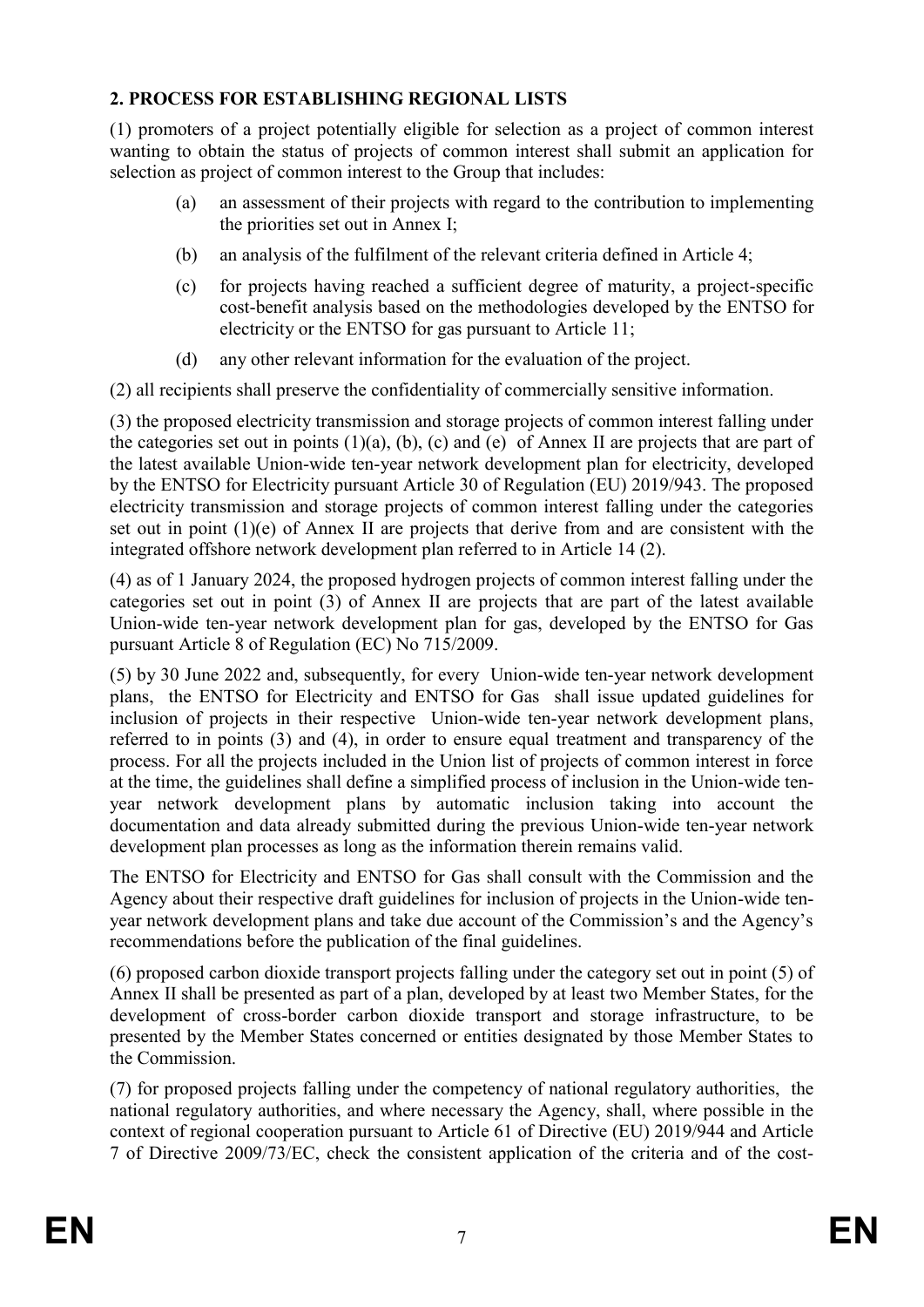benefit analysis methodology and evaluate their cross-border relevance. They shall present their assessment to the Group.

(8) for all other proposed projects, the Commission shall evaluate the application of the criteria set out in Article 4. The Commission shall also take into account the potential for future extension to include additional Member States. The Commission shall present its assessment to the Group.

(9) each Member State to whose territory a proposed project does not relate, but on which the proposed project may have a potential net positive impact or a potential significant effect, such as on the environment or on the operation of the energy infrastructure on its territory, may present an opinion to the Group specifying its concerns.

(10) the decision-making body of the Group shall examine, at the request of a Member State of the Group, the substantiated reasons presented by a State pursuant to Article 3(3) for not approving a project of common interest or a project of mutual interest related to its territory.

(11) the Group shall meet to examine and rank the proposed projects taking into account the assessment of the regulators, or the assessment of the Commission for projects not falling within the competency of national regulatory authorities.

(12) the draft regional lists of proposed projects falling under the competency of national regulatory authorities drawn up by the Groups, together with any opinions as specified in point (9), shall be submitted to the Agency six months before the adoption date of the Union list. The draft regional lists and the accompanying opinions shall be assessed by the Agency within three months of the date of receipt. The Agency shall provide an opinion on the draft regional lists, in particular on the consistent application of the criteria and the cost-benefit analysis across regions. The opinion of the Agency shall be adopted in accordance with the procedure referred to in Article 22 (5) of Regulation (EU) 2019/942.

(13) within one month of the date of receipt of the Agency's opinion, the decision-making body of each Group shall adopt its final regional list, respecting the provisions set out in Article 3(3), on the basis of the Groups' proposal and taking into account the opinion of the Agency and the assessment of the national regulatory authorities submitted in accordance with point (7), or the assessment of the Commission for projects not falling within the competency of national regulatory authorities proposed in accordance with point (8). The Groups shall submit the final regional lists to the Commission, together with any opinions as specified in point  $(9)$ .

(14) where, on the basis of the regional lists received, and after having taken into account the Agency opinion, the total number of proposed projects of common interest on the Union list would exceed a manageable number, the Commission shall consider, after having consulted each Group concerned, not to include in the Union list projects that were ranked lowest by the Group concerned in accordance with the ranking established pursuant to Article 4(5).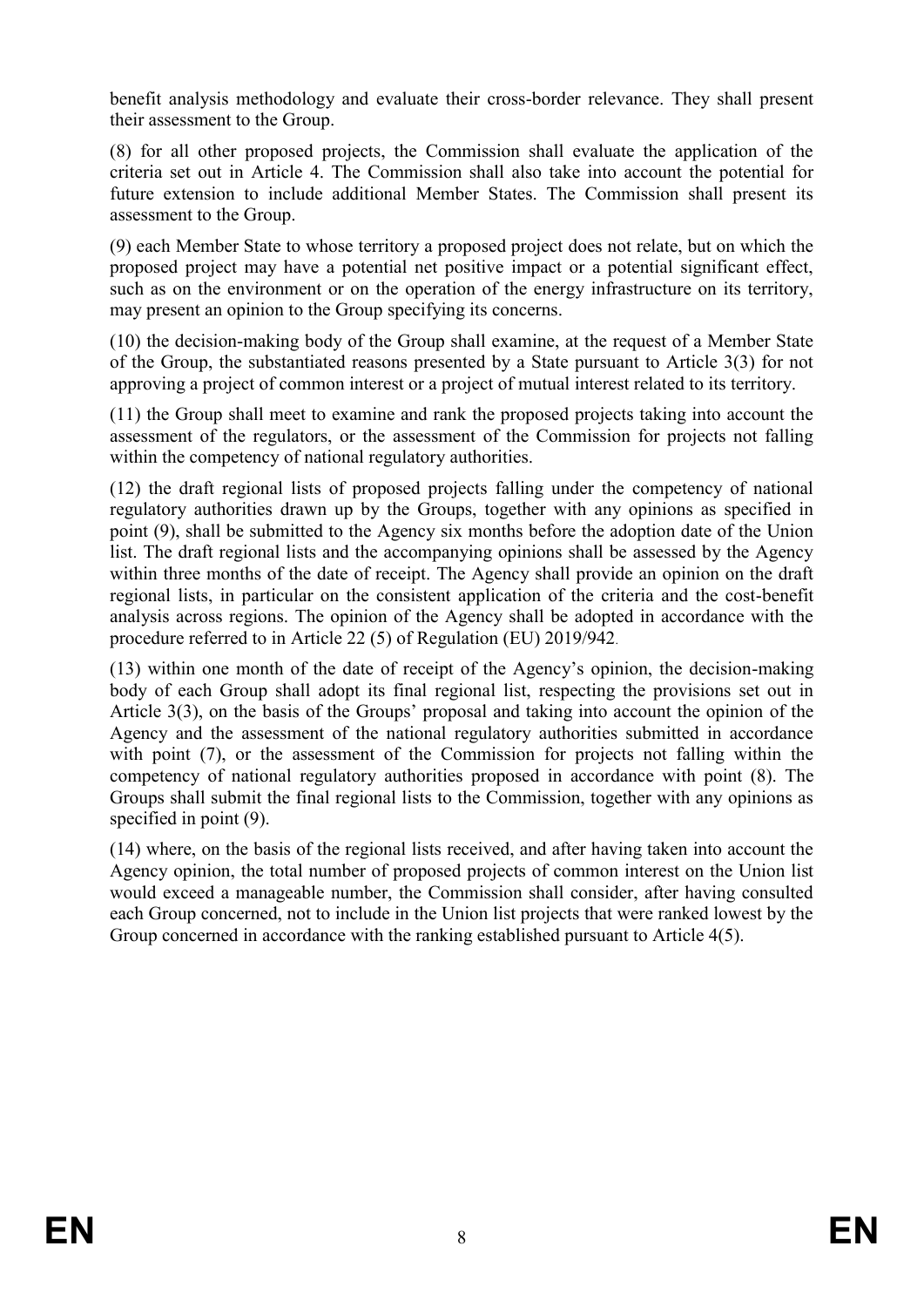# **ANNEX IV**

#### *RULES AND INDICATORS CONCERNING CRITERIA FOR PROJECTS OF COMMON INTEREST AND FOR PROJECTS OF MUTUAL INTEREST*

(1) a project with significant cross-border impact is a project on the territory of a Member State, which fulfils the following conditions:

(a) for electricity transmission, the project increases the grid transfer capacity, or the capacity available for commercial flows, at the border of that Member State with one or several other Member States, having the effect of increasing the cross-border grid transfer capacity at the border of that Member State with one or several other Member States, by at least 500 Megawatt compared to the situation without commissioning of the project;

(b) for electricity storage, the project provides at least 225 MW installed capacity and has a storage capacity that allows a net annual electricity generation of 250 Gigawatthours/year;

(c) for smart electricity grids, the project is designed for equipment and installations at high-voltage and medium-voltage level. It involves transmission system operators, transmission and distribution system operators or distribution system operators from at least two Member States. Distribution system operators can be involved only with the support of the transmission system operators, of at least two Member States, that are closely associated to the project and ensure interoperability. A project covers at least 50000 users, generators, consumers or prosumers of electricity, in a consumption area of at least 300 Gigawatthours/year, of which at least 20 % originate from variable renewable resources;

(d) for hydrogen transmission, the project enables the transmission of hydrogen across the borders of the Member States concerned, or increases existing cross-border hydrogen transport capacity at a border between two Member States by at least 10 % compared to the situation prior to the commissioning of the project, and the project sufficiently demonstrates that it is an essential part of a planned cross-border hydrogen network and provides sufficient proof of existing plans and cooperation with neighbouring countries and network operators;

(e) for hydrogen storage or hydrogen reception facilities referred to in point (3) of Annex II, the project aims at supplying directly or indirectly at least two Member States;

(f) for electrolysers, the project provides at least 100 MW installed capacity and the brings benefits directly or indirectly to at least two Member States;

(g) for smart gas grids, a project involves transmission system operators, transmission and distribution system operators or distribution system operators from at least two Member States. Distribution system operators can be involved only with the support of the transmission system operators, of at least two Member States, that are closely associated to the project and ensure interoperability.

(2) A project of mutual interest with significant cross-border impact is a project which fulfils the following conditions: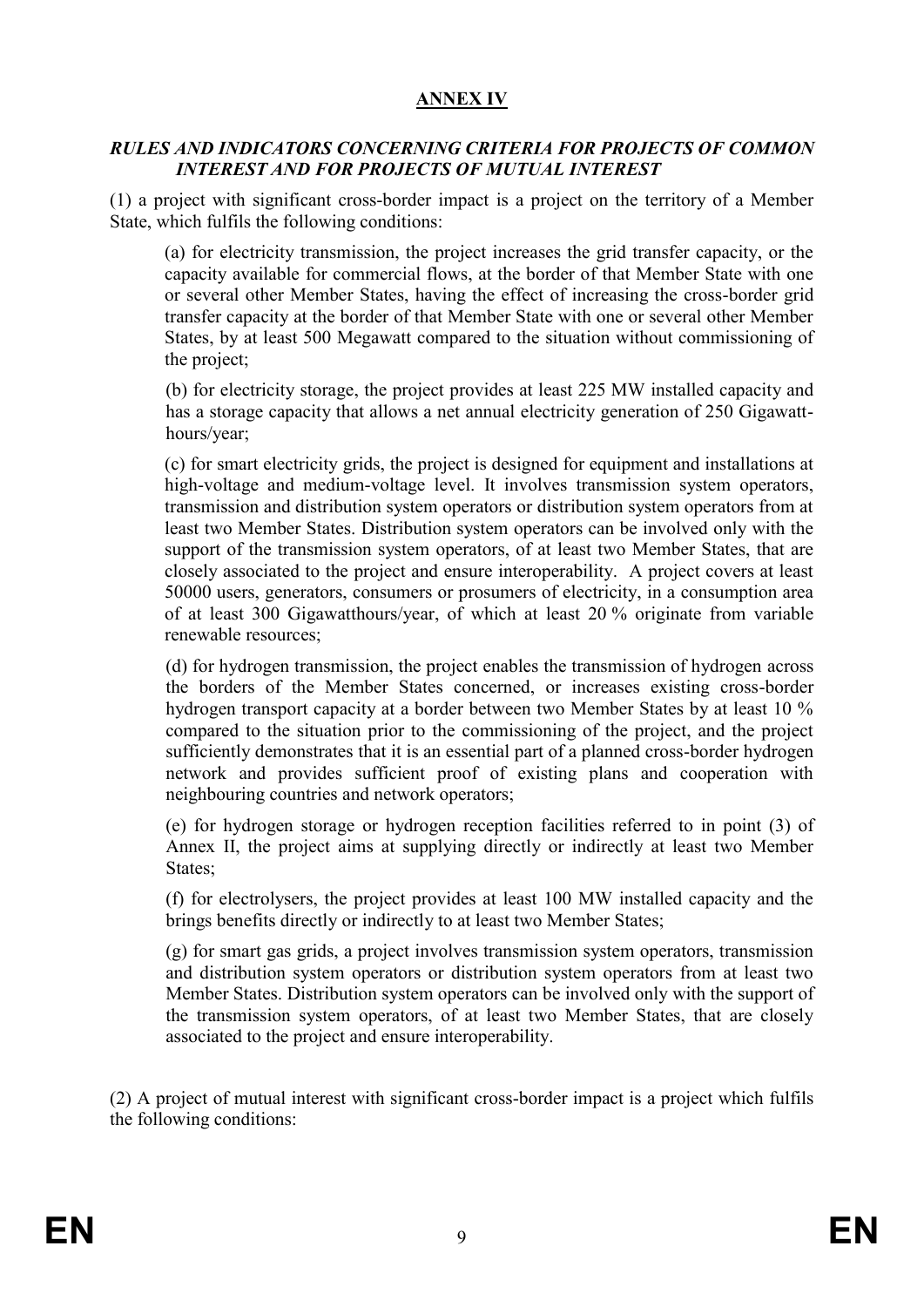(h) for projects of mutual interest in the category set out in point (1)(a) and (e) of Annex II, the project increases the grid transfer capacity, or the capacity available for commercial flows, at the border of that Member State with one or more third countries and brings significant benefits, under the specific criteria listed in in Article 4(3), to at least two Member States. The calculation of the benefits for the Member States shall be performed and published by the ENTSO for Electricity in the frame of Union-wide ten-year network development plan;

(i) for projects of mutual interest in the category set out in point (3) of Annex II, the hydrogen project enables the transmission of hydrogen across at the border of a Member State with one or more third countries and proves bringing significant benefits, under the specific criteria listed in in Article 4(3), to at least two Member States. The calculation of the benefits for the Member States shall be performed and published by the ENTSO for Gas in the frame of Union-wide ten-year network development plan;

(j) for projects of mutual interest in the category set out in point (5) of Annex II, the project can be used to transport anthropogenic carbon dioxide by at least two Member States and a third country.

(3) Concerning projects falling under the categories set out in points (1)(a), (b), (c) and (e) of Annex II, the criteria listed in Article 4 shall be evaluated as follows:

(a) market integration, competition and system flexibility measured in line with the analysis made in the latest available Union-wide ten-year network development plan in electricity, in particular by:

(i) calculating, for cross-border projects, the impact on the grid transfer capability in both power flow directions, measured in terms of amount of power (in megawatt), and their contribution to reaching the minimum 15% interconnection target, for projects with significant cross-border impact, the impact on grid transfer capability at borders between relevant Member States, between relevant Member States and third countries or within relevant Member States and on demand-supply balancing and network operations in relevant Member States;

(ii) assessing the impact, for the area of analysis as defined in Annex V, in terms of energy system-wide generation and transmission costs and evolution and convergence of market prices provided by a project under different planning scenarios, notably taking into account the variations induced on the merit order;

(b) transmission of renewable energy generation to major consumption centres and storage sites measured in line with the analysis made in the latest available Unionwide ten-year network development plan in electricity, in particular by:

(i) for electricity transmission, estimating the amount of generation capacity from renewable energy sources (by technology, in megawatts), which is connected and transmitted due to the project, compared to the amount of planned total generation capacity from those types of renewable energy sources in the Member State concerned in 2030 according to the National Energy and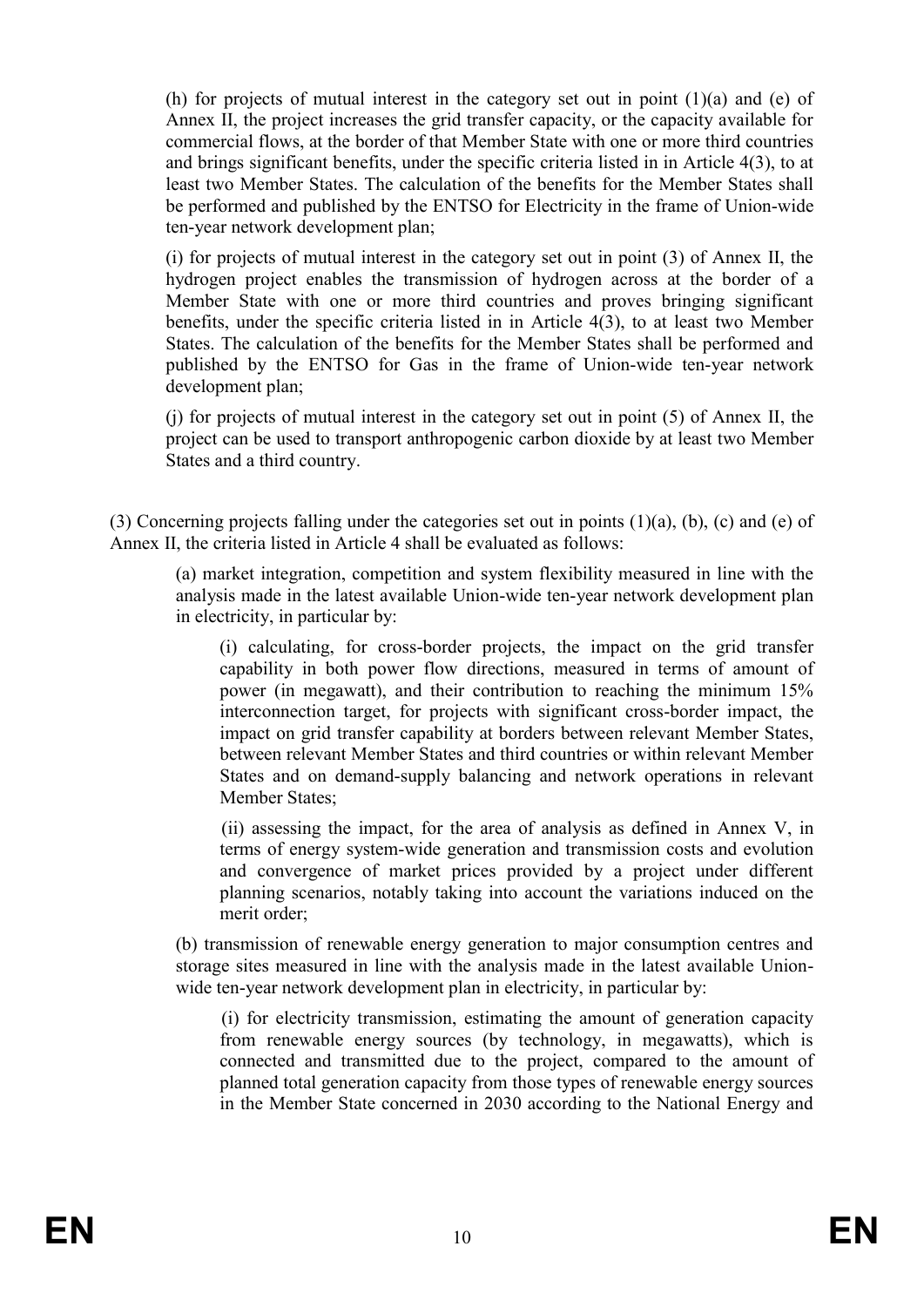Climate Plans submitted by Member States in accordance with Regulation  $(EU)$  2018/1999 of the European Parliament and of the Council<sup>3</sup>;

(ii) or electricity storage, comparing new capacity provided by the project with total existing capacity for the same storage technology in the area of analysis as defined in Annex V;

(c) security of supply, interoperability and secure system operation measured in line with the analysis made in the latest available Union-wide ten-year network development plan in electricity, notably by assessing the impact of the project on the loss of load expectation for the area of analysis as defined in Annex V in terms of generation and transmission adequacy for a set of characteristic load periods, taking into account expected changes in climate-related extreme weather events and their impact on infrastructure resilience. Where applicable, the impact of the project on independent and reliable control of system operation and services shall be measured.

(4) Concerning projects falling under the category set out in point (1)(d) of Annex II, the criteria listed in Article 4 shall be evaluated as follows:

| (a) | Level of sustainability<br>÷                                              | This criterion shall be measured by assessing the<br>extent of the grids' ability to connect and transport<br>variable renewable energy.                                                                                                                                                                                                                                                                                                 |
|-----|---------------------------------------------------------------------------|------------------------------------------------------------------------------------------------------------------------------------------------------------------------------------------------------------------------------------------------------------------------------------------------------------------------------------------------------------------------------------------------------------------------------------------|
| (b) | Security of supply                                                        | This criterion shall be measured by the level of losses<br>in distribution and /or transmission networks,<br>the<br>percentage utilisation (i.e. average loading)<br>of<br>electricity network components, the availability of<br>network components (related to planned and unplanned<br>maintenance) and its impact on network performances,<br>the duration and frequency of interruptions, including<br>climate related disruptions. |
| (c) | Market integration                                                        | This criterion shall be measured by assessing the<br>uptake<br>system<br>operation<br>innovative<br>in<br>and<br>interconnection, as well as the level of integrating other<br>sectors and facilitating new business models and<br>market structures.                                                                                                                                                                                    |
| (d) | Network<br>security, $\therefore$<br>flexibility and quality of<br>supply | This criterion shall be measured by assessing the<br>flexibility,<br>innovative<br>approach<br>to<br>system<br>cybersecurity, efficient operability between TSO and<br>DSO level, the capacity to include demand response,<br>storage, energy efficiency measures, the cost-efficient<br>use of digital tools and ICT for monitoring and control                                                                                         |

purposes, the stability of the electricity system and the

<sup>1</sup> <sup>3</sup> Regulation (EU) 2018/1999 of the European Parliament and of the Council of 11 December 2018 on the Governance of the Energy Union and Climate Action, amending Regulations (EC) No 663/2009 and (EC) No 715/2009 of the European Parliament and of the Council, Directives 94/22/EC, 98/70/EC, 2009/31/EC, 2009/73/EC, 2010/31/EU, 2012/27/EU and 2013/30/EU of the European Parliament and of the Council, Council Directives 2009/119/EC and (EU) 2015/652 and repealing Regulation (EU) No 525/2013 of the European Parliament and of the Council, OJ L 328, 21.12.2018, p. 1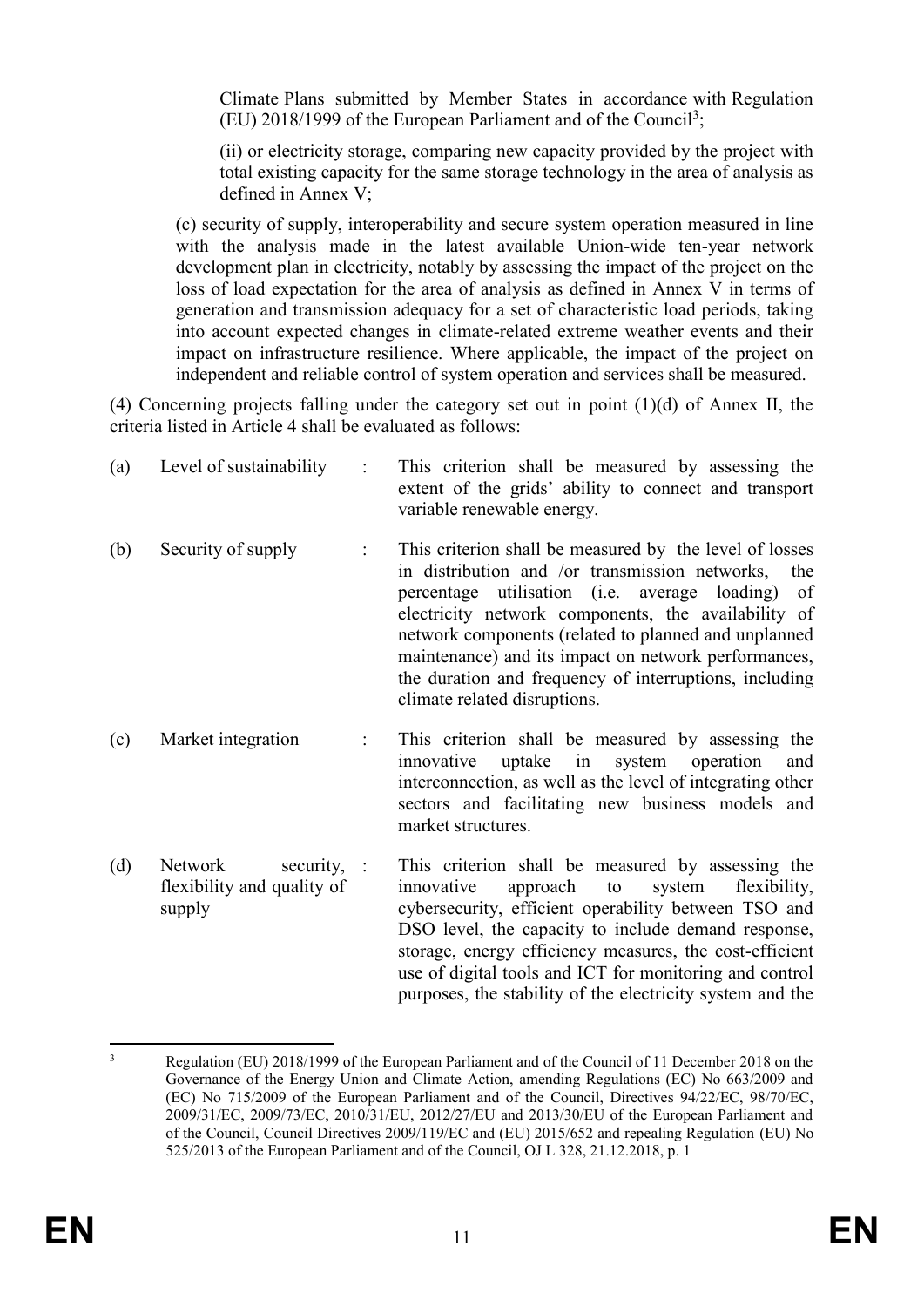#### voltage quality performance.

(5) concerning hydrogen falling under the category set out in point (3) of Annex II, the criteria listed in Article 4 shall be evaluated as follows:

(a) Sustainability measured as the contribution of a project to: greenhouse gas emission reductions in different end-use applications, such as industry or transport; flexibility and seasonal storage options for renewable electricity generation; or the integration of renewable hydrogen.

(b) market integration and interoperability measured by calculating the additional value of the project to the integration of market areas and price convergence, to the overall flexibility of the system.

(c) security of supply and flexibility measured by calculating the additional value of the project to the resilience, diversity and flexibility of hydrogen supply.

(d) competition measured by the project's contribution to supply diversification, including the facilitation of access to indigenous sources of hydrogen supply.

(6) concerning smart gas grid projects falling under the category set out in point (2) of Annex II, the criteria listed in Article 4 shall be evaluated as follows:

(a) level of sustainability measured by assessing the share of renewable and lowcarbon gases integrated into the gas network, the related greenhouse gas emission savings towards total system decarbonisation and the adequate detection of leakage.

(b) quality and security of supply measured by assessing the ratio of reliably available gas supply and peak demand, the share of imports replaced by local renewable and low-carbon gases, the stability of system operation, the duration and frequency of interruptions per customer.

(c) facilitation of smart energy sector integration measured by assessing the cost savings enabled in connected energy sectors and systems, such as the heat and power system, transport and industry.

(7) concerning electrolyser projects falling under the category set out in point (4) of Annex II the criteria listed in Article 4 shall be evaluated as follows:

(a) sustainability measured by assessing the share of renewable hydrogen or hydrogen meeting the criteria defined in point (4) (a) (ii) of Annex II integrated into the network, and the related greenhouse gas emission savings;

(b) security of supply measured by assessing its contribution to the safety, stability and efficiency of network operation, including through the assessment of avoided curtailment of renewable electricity generation;

(c) the facilitation of smart energy sector integration measured by assessing the cost savings enabled in connected energy sectors and systems, such as the gas, hydrogen, power and heat networks, the transport and industry sectors, and the volume of demand response enabled.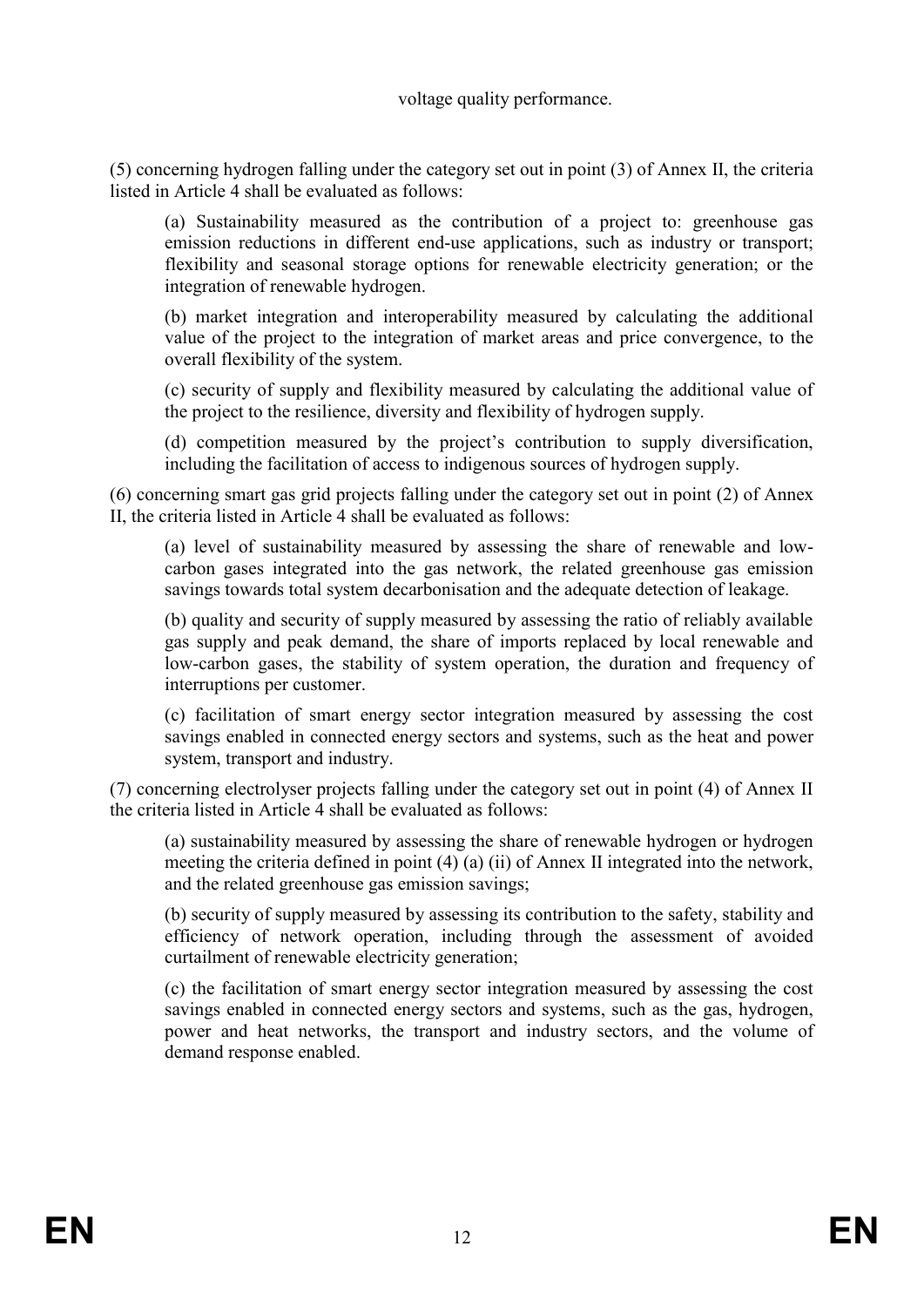# **ANNEX V**

## *ENERGY SYSTEM-WIDE COST-BENEFIT ANALYSIS*

The methodology for a harmonised energy system-wide cost-benefit analysis for projects of common interest shall satisfy the following principles.

(1) the area for the analysis of an individual project shall cover all Member States and third countries, on whose territory the project is located, all directly neighbouring Member States and all other Member States significantly impacted by the project. For this purpose, ENTSO for electricity and ENTSO for gas shall cooperate with all the relevant system operators in the relevant third countries.

(2) each cost-benefit analysis shall include sensitivity analyses concerning the input data set, the commissioning date of different projects in the same area of analysis and other relevant parameters.

(3) it shall define the analysis to be carried out, based on the relevant multi-sectorial input data set by determining the impacts with and without each project.

(4) it shall give guidance for the development and use of network and market modelling necessary for the cost-benefit analysis. The modelling shall allow for a full assessment of economic, including market integration, security of supply and competition, social and environmental and climate impacts, including the cross-sectorial impacts. The methodology shall include details on why, what and how each of the benefits and costs are calculated.

(5) it shall include and explain how the energy efficiency first principle is implemented in all the steps of the ten-Year Network Development Plans.

(6) it shall ensure that the Member States on which the project has net positive impacts, the beneficiaries, and the Member States on which the project has a net negative impact, the cost bearers, are identified.

(7) it shall, at least, take into account the capital expenditure, operational and maintenance expenditure costs over the assessment lifecycle of the project and decommissioning and waste management costs, where relevant. The methodology shall give guidance on discount rates, assessment lifetime and residual value to be used for the cost- benefit calculations.

(8) it shall ensure that the climate adaptation measures taken for each project are assessed and reflect the cost of greenhouse gas emissions in a consistent manner with other Union policies.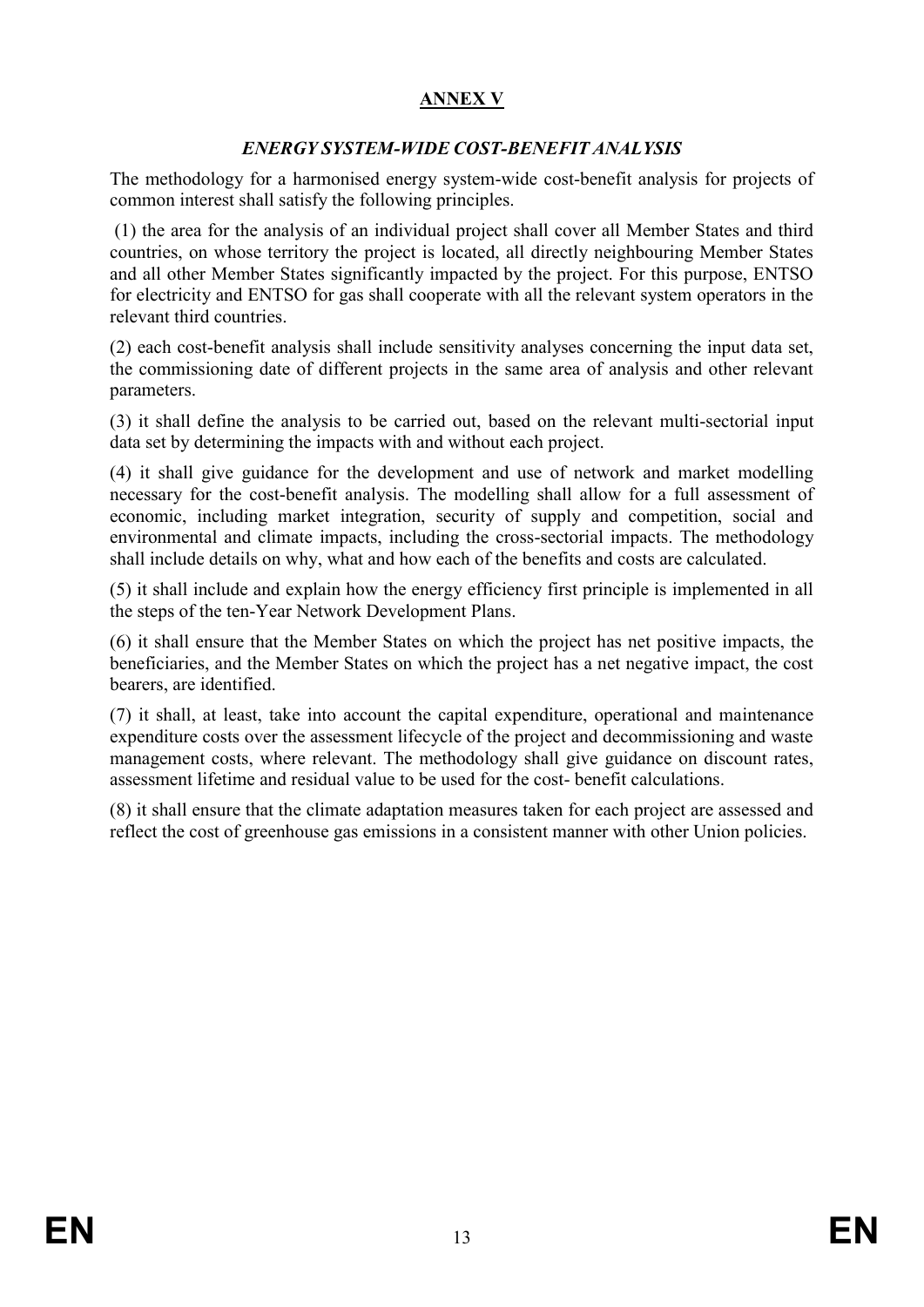# **ANNEX VI**

## *GUIDELINES FOR TRANSPARENCY AND PUBLIC PARTICIPATION*

(1) the manual of procedures referred to in Article 9(1) shall at least contain:

(a) specifications of the relevant pieces of legislation upon which decisions and opinions are based for the different types of relevant projects of common interest, including environmental law;

(b) the list of relevant decisions and opinions to be obtained;

(c) the names and contact details of the Competent Authority, other authorities and major stakeholders concerned;

(d) the work flow, outlining each stage in the process, including an indicative time frame and a concise overview of the decision-making process for the different types of relevant projects of common interest;

(e) information about the scope, structure and level of detail of documents to be submitted with the application for decisions, including a checklist;

(f) the stages and means for the general public to participate in the process;

(g) modalities in which the competent authority, other authorities concerned and the project promoter shall demonstrate that the opinions expressed in the public consultation were taken into account, for example by showing what amendments were done in the location and design of the project or by justifying why such opinions have not been taken into account;

(h) as much as possible, translations of its content in all languages of the neighbouring Member States to be realized in coordination with the respective neighbouring Member States;

(2) the detailed schedule referred to in Article  $10(5)(b)$  shall at least specify the following:

(a) the decisions and opinions to be obtained;

(b) the authorities, stakeholders, and the public likely to be concerned;

(c) the individual stages of the procedure and their duration;

(d) major milestones to be accomplished and their deadlines in view of the comprehensive decision to be taken;

(e) the resources planned by the authorities and possible additional resource needs;

(3) without any prejudice to the requirements for public consultations under environmental law, to increase public participation in the permit granting process and ensure in advance information and dialogue with the public, the following principles shall be applied:

(a) the stakeholders affected by a project of common interest, including relevant national, regional and local authorities, landowners and citizens living in the vicinity of the project, the general public and their associations, organisations or groups, shall be extensively informed and consulted at an early stage, when potential concerns by the public can still be taken into account and in an open and transparent manner. Where relevant, the competent authority shall actively support the activities undertaken by the project promoter;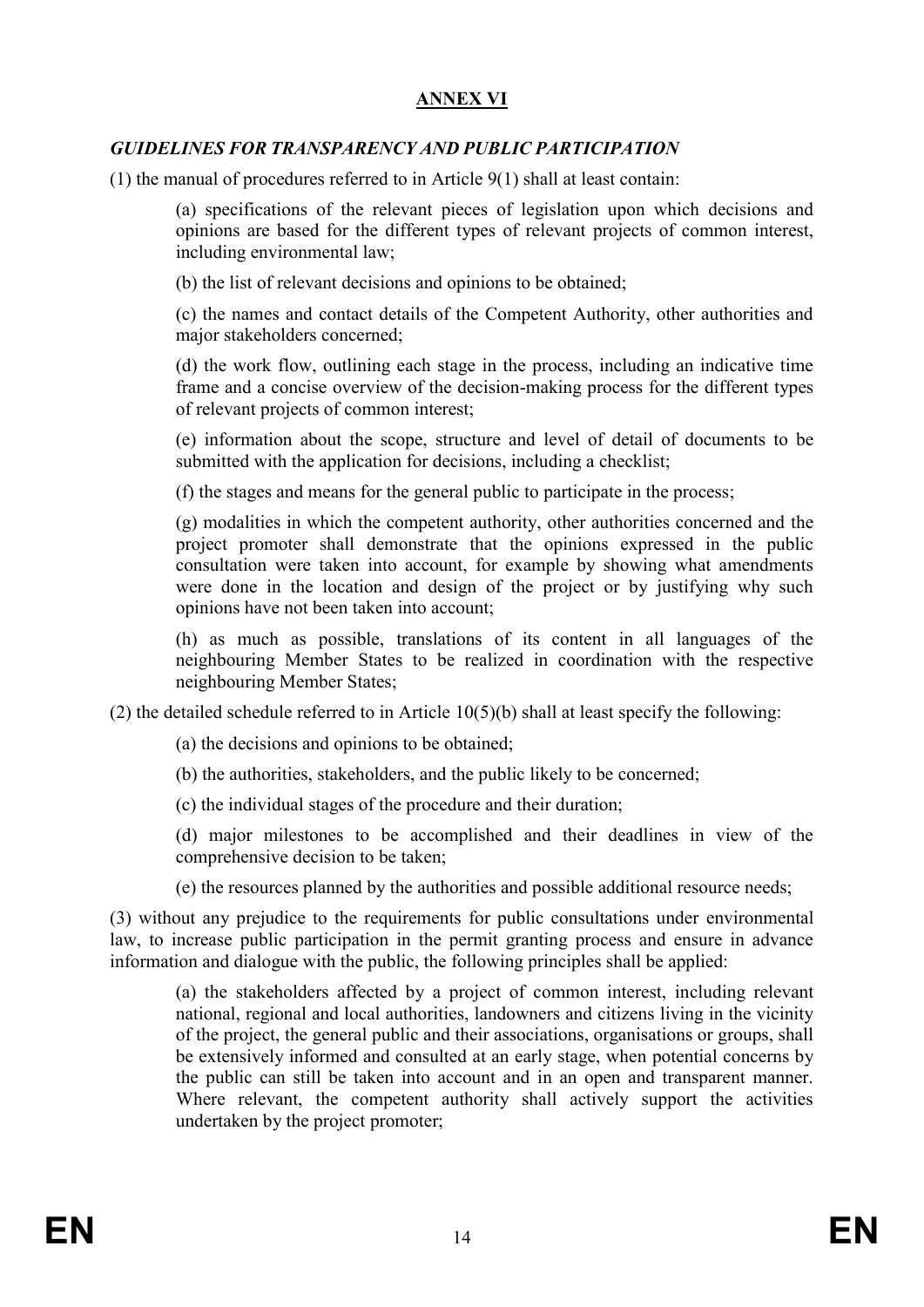(b) competent authorities shall ensure that public consultation procedures for projects of common interest are grouped together where possible including public consultations already required under national law. Each public consultation shall cover all subject matters relevant to the particular stage of the procedure, and one subject matter relevant to the particular stage of the procedure shall not be addressed in more than one public consultation; however, one public consultation may take place in more than one geographical location. The subject matters addressed by a public consultation shall be clearly indicated in the notification of the public consultation;

(c) comments and objections shall be admissible from the beginning of the public consultation until the expiry of the deadline only;

(4) the concept for public participation shall at least include information about:

(a) the stakeholders concerned and addressed;

(b) the measures envisaged, including proposed general locations and dates of dedicated meetings;

(c) the timeline;

(d) the human resources allocated to the respective tasks;

(5) in the context of the public consultation to be carried out before submission of the application file, the relevant parties shall at least:

(a) publish an information leaflet of no more than 15 pages, giving, in a clear and concise manner, an overview of the description, purpose and preliminary timetable of the development steps of the project, the national grid development plan, alternative routes considered, types and characteristics of the potential impacts, including of cross-border or transboundary nature, and possible mitigation measures, which shall be published prior to the start of the consultation; The information leaflet shall furthermore list the web addresses of the website of the project of common interest referred to in Article 9(7), the transparency platform referred to in Article 23 and of the manual of procedures referred to in point (1);

(b) publish the information on the consultation on the website of the project of common interest referred to in Article 9(7), on the bulletin boards of the offices of local administrations, and, at least, in two local media outlets;

(c) invite in written form relevant affected stakeholders, associations, organisations and groups to dedicated meetings, during which concerns shall be discussed;

(6) the project website referred to in Article 9(7) shall at least publish the following information:

(a) the date when the project website was updated last;

(b) translations of its content in all languages of the Member States concerned by the project or on which the project has a significant cross-border impact in accordance with point (1) of Annex IV;

(c) the information leaflet referred to in point (5) updated with the latest data on the project;

(d) a non-technical and regularly updated summary reflecting the current status of the project, including geographic information, and clearly indicating, in case of updates, changes to previous versions;